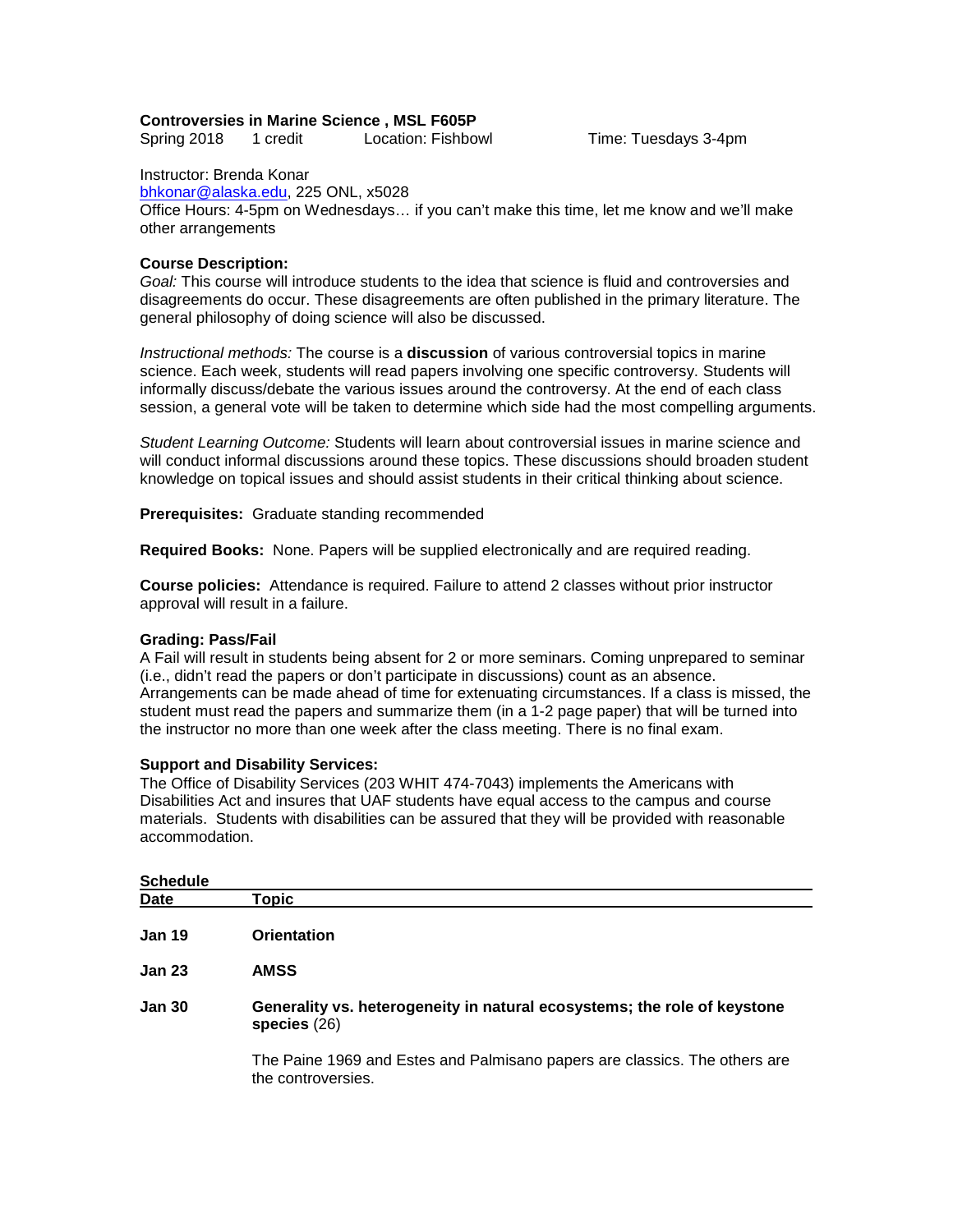Paine, RT. 1969. A note on trophic complexity and community stability. The American Naturalist 103:91-93.

Estes JA and JF Palmisano. 1974. Sea otters: Their role in structuring nearshore communities. Science 185:1058-1060.

Foster MS. 1990. Organization of macroalgal assemblages in the Northeast Pacific: the assumption of homogeneity and the illusion of generality. Hydrobiologia 192:21-33.

Paine RT. 1991. Between Scylla and Charybdis: do some kinds of criticism merit a response? Oikos 62:90-92.

Foster MS. 1991. Rammed by the *Exxon Valdez*: a reply to Paine. Oikos 62:93-96.

### **Feb 6 Top-down vs. bottom-up forcing in marine ecosystems** (21)

The Merrick paper brings this topic to Alaska. Halpern et al. was the original California paper. The others are the rebuttals and response.

Merrick RL. 1997. Current and historical roles of apex predators in the Bering Sea ecosystem. J. Northw. Atl. Fish. Sci. 22:343-355.

Halpern BS, K Cottenie and BR Broitman. 2006. Strong top-down control in southern California kelp forests. Science 312:1230-1232.

Foster MS, MS Edwards, DC Reed, DR Schiel and RC Zimmerman. 2006. Top-down vs. bottomup effects in kelp forests. Science 313:1737-1738.

Steele MA, SS Schroeter, RC Carpenter and DJ Kushner. 2006. Top-down vs. bottom-up effects in kelp forests. Science 313:1738.

Halpern BS, K Cottenie and BR Broitman. 2006. Response. Science 313:1738-1739.

## **Feb 13 Ocean Sciences…**

**The causes and consequences of declines in large marine predators** (51) The Estes et al. paper started this discussion and ultimately the controversy. The Springer et al. 2003 paper really got the controversy going. Read at least two of the three "comment" papers (Trites, Mizroch, and DeMaster). Try to read all three. There were actually more comment papers, these were the shortest.

Estes JA, MT Tinker, TM Williams, DF Doak. 1998. Killer whale predation on sea otters linking oceanic and nearshore ecosystems. Science 282:473-476.

Springer AM, JA Estes, GB vanVliet, TM Williams, DF Doak, EM Danner, KA Forney and B Pfister. 2003. Sequential megafaunal collapse in the North Pacific Ocean: an ongoing legacy of industrial whaling? PNAS 100:12223-12228.

Trites AW, VB Deecke, EJ Gregr, JKB Ford and PF Olesiuk. 2007. Killer whales, whaling, and sequential megafaunal collapse in the North Pacific: a comparative analysis of the dynamics of marine mammals in Alaska and British Columbia following commercial whaling. Marine Mammal Science 23 751-765.

Mizroch SA and DW Rice. 2006. Have North Pacific killer whales switched prey species in response to depletion of the great whale populations. Marine Ecology Progress Series 310:235- 246.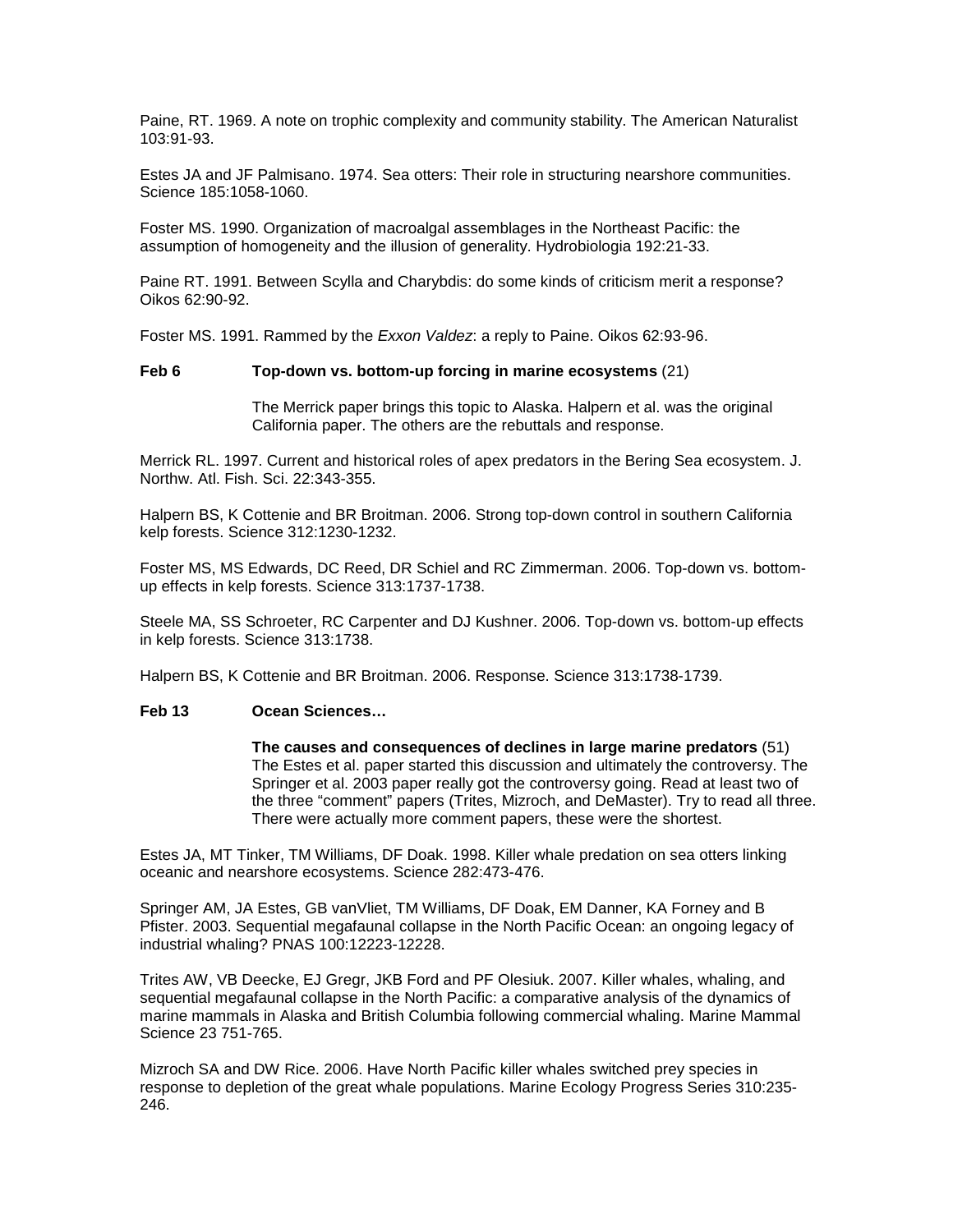DeMaster et al. 2006. The sequential megafaunal collapse hypothesis: Testing with existing data. Progress in Oceanography 68:329-342.

**Feb 20 Continued from last week…** (47) Springer et al. is a rebuttal to the comments we read last week. Wade et al. is a rebuttal to Springer et al. Finally, Estes et al. is the final published comment on the controversy.

Springer AM, JA Estes, GB vanVliet, TM Williams, DF Doak, EM Danner, KA Forney and B Pfister. 2008. Mammal-eating killer whales, industrial whaling, and the sequential megafaunal collapse in the North Pacific Ocean: a reply to critics of Springer et al 2003. Marine Mammal Science 24:414-442.

Wade PR, JM VerHoef and DP DeMaster. 2009. Mammal-eating killer whales and their preytrends for pinnipeds and sea otters in the North Pacific Ocean do not support the sequential megafaunal collapse hypothesis. Marine Mammal Science 25:737-747.

Estes JA, DF Doak, Springer AM, TM Williams, GB vanVliet. 2009. Trend data do support the sequential nature of pinniped and sea otter declines in the North Pacific ocean, but does it really matter? Marine Mammal Science 25:748-754.

# **Feb 27 Serendipity… what one scientist learned the hard way….**

#### **Mar 6 Over fishing and its causes and consequences** (21)

Yodzis is food for thought. Worm et al. was the paper that started the discussions. The rest are the controversy. The Stokstad is a truce (of sort).

Yodzis P. 2001. Must top predators be culled for the sake of fisheries? Trends in Ecology and Evolution 16:78-84.

Worm B, EB Barbier, N Beaumont, JE Duffy, C Folke, BS Halpern, JBC Jackson, HK Lotze, M Fiorenza, SR Palumbi, E Sala, KA Selkoe, JJ Stachowicz and R Watson. 2006. Impacts on biodiversity loss on ocean ecosystems services. Science 314:787-790.

Jaenike J. 2007. Comment on 'Impacts of biodiversity loss on ocean ecosystem services". Science 316:1285.

Wilberg MJ and TJ Miller. 2007. Comment on 'Impacts of biodiversity loss on ocean ecosystem services". Science 316:1285.

Longhurst A. 2007. Doubt and certainty in fishery science: Are we really headed for a global collapse of stocks? Fisheries Research 86:1-5.

Worm B, EB Barbier, N Beaumont, JE Duffy, C Folke, BS Halpern, JBC Jackson, HK Lotze, M Fiorenza, SR Palumbi, E Sala, KA Selkoe, JJ Stachowicz and R Watson. 2007. Response to comments on 'Impacts of biodiversity loss on ocean ecosystem services". Science 316:1285.

Stokstad E. 2009. Détente in the Fisheries War. Science 324:170-171.

#### **Mar 13 Spring Break**

**Mar 20 Faith Based Fisheries** (25)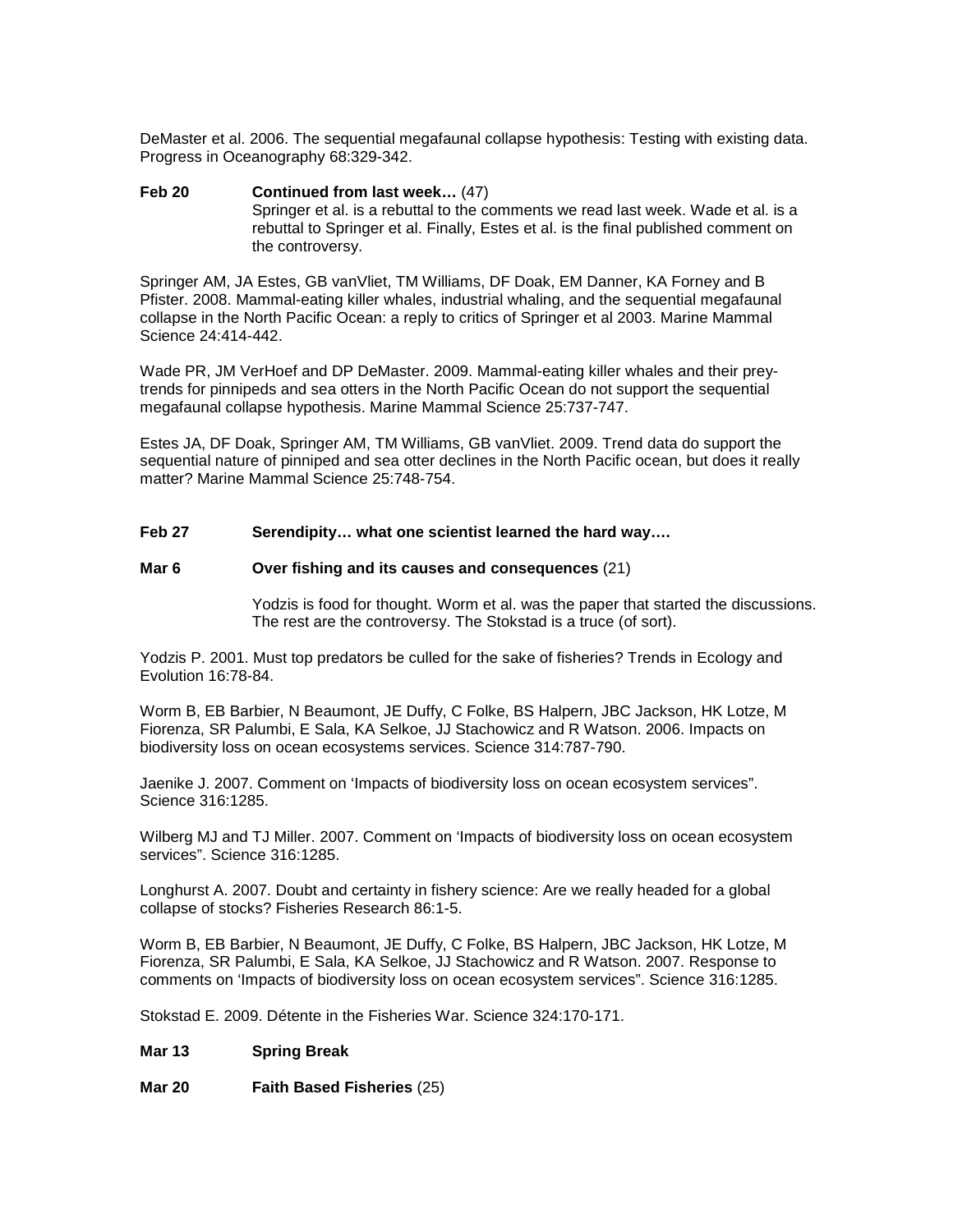This is an interesting discussion on faith-based research… i.e., no real data. It also includes the on-going debate on the decline of large predatory species.

Hilborn R. 2006. Faith-based fisheries. Fisheries 31:554-555.

Myers RA and B Worm. 2003. Rapid worldwide depletion of predatory fish communities. Nature 423:280-283.

Walters CJ. 2003. Folly and fantasy in the analysis of spatial catch rate data. Canadian Journal of Fisheries and Aquatic Science 60:1433-1436.

Hampton J, JR.Sibert, P Kleiber, MN Maunder and SJ Harley. 2005. Decline of Pacific tuna populations exaggerated? Nature 434:E1-E2.

Polacheck T. 2006. Tuna longline catch rates in the Indian Ocean: did industrial fishing result in a 90% rapid decline in the abundance of large predatory species? Marine Policy 30:470-482.

# **Mar 27 Climate change vs. "hidden" factors such as celestial movements** (15)

The Barry et al. paper was a very hot topic when it came out. It was one of the first to propose climate change impacting intertidal communities. Then came Denny and Paine and this took some of the wind out of Barry et al. How does this relate to what Sanford has shown?

Barry JP, CH Baxter, Rd Sagarin and SE Gilman. 1995. Climate-related, long-term faunal changes in a California rocky intertidal community. Science 267:672-675.

Denny MW and RT Paine. 1998. Celestial mechanics, sea-level changes, and intertidal ecology. Biological Bulletin 194:108-115.

Sanford E. 1999. Regulation of keystone predation by small changes in ocean temperature. Science 283:2095-2097.

## **Apr 3 Climate change effects on marine mammals** (41)

There are two other papers that began this discussion but we will just start with the actual debate because of length of papers.

Dyke, MG, W Soon, RK Baydack, DR Legates, S Baliunas, TF Ball and LO Hancock. 2007. Polar bears of western Hudson Bay and climate change: Are warming spring air temperatures the "ultimate" survival control factor? Ecological Complexity 4:73-84.

Stirling, I, AE Derocher, WA Gough and K Rode. 2008. Response to Dyke et al (2007) on polar bears and climate change in western Hudson Bay. Ecological Complexity 5: 193-201.

Dyke, MG, W Soon, RK Baydack, DR Legates, S Baliunas, TF Ball and LO Hancock. 2008. Reply to response to Dyke et al (2007) on polar bears and climate change in western Hudson Bay by Stirling et al (2008). Ecological Complexity 5:289-302.

Stirling I and AE Deroucher. 2007. Melting under pressure. The real scoop on climate warming and polar bears. The Wildlife Professional Fall.

## **Apr 10 Assisted Migrations** (23)

This is an interesting debate that extends beyond the marine systems. Should we assist Mother Nature?